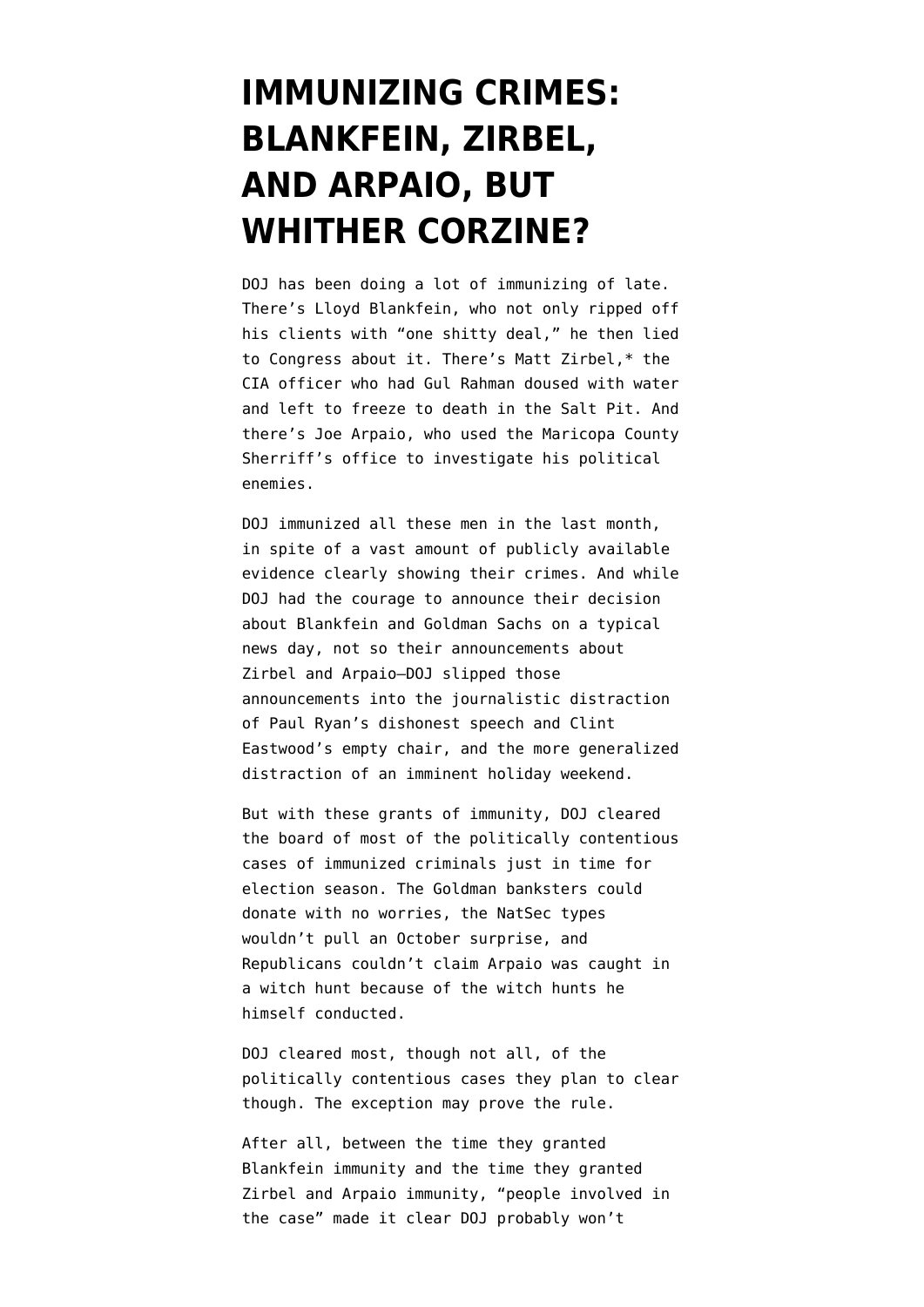charge Jon Corzine for stealing millions from his customers. Sure, particularly given the way [that article focused on rehabilitating Corzine's](http://www.emptywheel.net/2012/08/16/another-week-another-bankster-with-impunity/) [reputation,](http://www.emptywheel.net/2012/08/16/another-week-another-bankster-with-impunity/) maybe it was just disinformation spread by his lawyer. But if not, then the timing will work out perfectly for campaign season: an interview with Corzine in the next few weeks–during election season–which will make DOJ generally and Preet Bharara specifically (who seems to employ an entire PR industry to claim he's mean to banksters) look tough. At precisely the time people start paying attention, we'll have bankster prosecution theater.

And then, sometime after the election (probably on the Wednesday before Thanksgiving Day, given how cynical the Zirbel and Arpaio timing was), we'll likely learn that banksters can steal hundreds of millions from farmers with impunity so long as they claim confusion when they get caught.

But that decision will come after the election, too late for Republicans to suggest that the Obama DOJ let a former Democratic Governor get off easy.

And so it is that these immunizations not only make it clear that the law is just for little people, but they serve a tidy–and timely–political purpose as well.

None of this should surprise us, of course. Obama's been in the immunizing business for a while. One of the first things Obama did four years ago–before we elected him but after he became the nominal head of the Democratic Party–was to capitulate to the NatSec types and gave the telecoms (which ended up being the government, too) immunity for their illegal spying. That immunization [may have served a](http://www.emptywheel.net/2009/07/11/did-obama-flip-flop-on-fisa-to-protect-john-brennan/) [political purpose,](http://www.emptywheel.net/2009/07/11/did-obama-flip-flop-on-fisa-to-protect-john-brennan/) too.

So it's a familiar feel, this immunization just in time for campaign season.